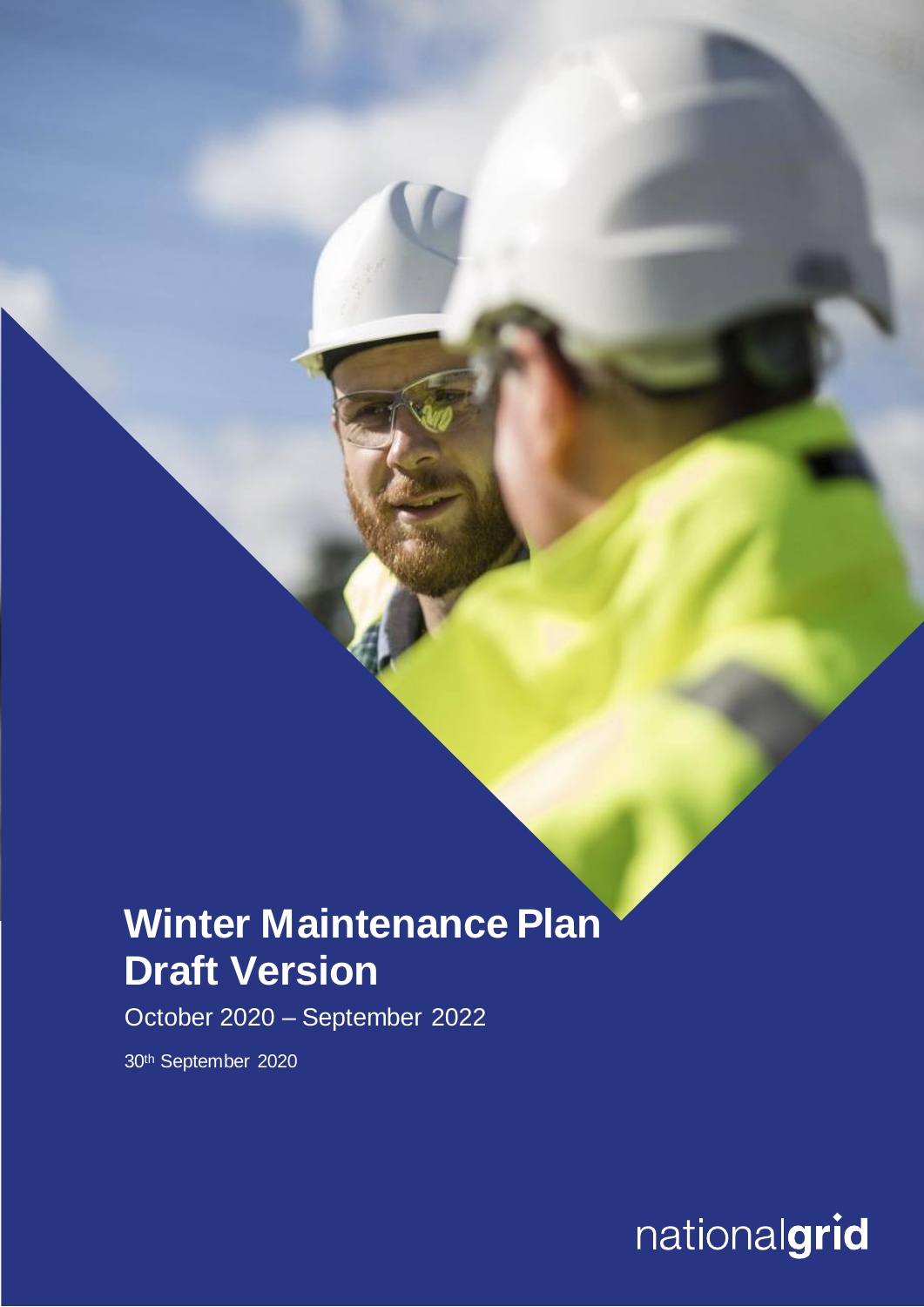## **Contents**

|                                         | Page |
|-----------------------------------------|------|
| 1. Introduction                         |      |
| 2. NTS Maintenance Work Monthly Summary | 3    |
| 3. Maintenance affected exit points     |      |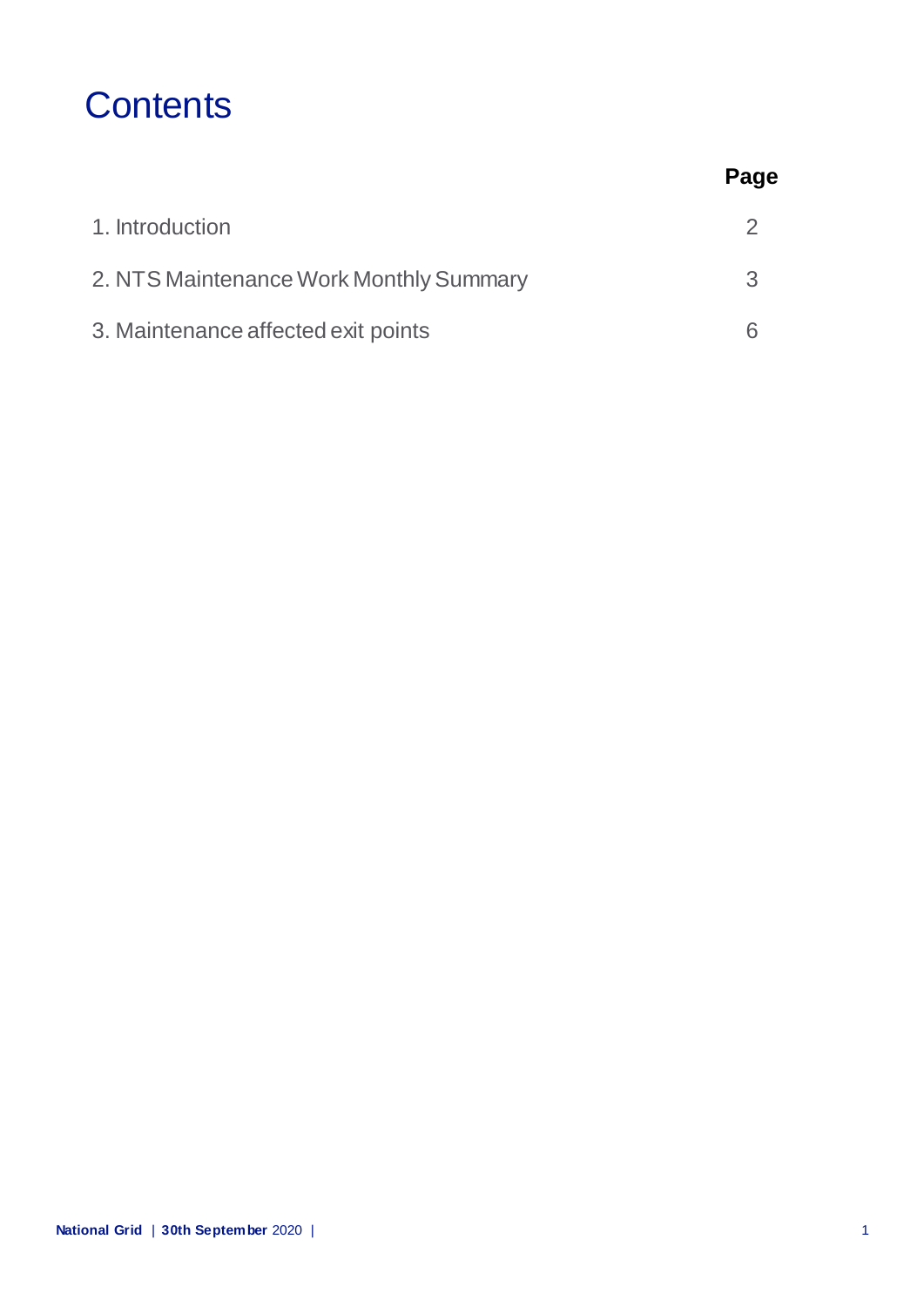# 1. Introduction

Each year National Grid undertakes a variety of maintenance and investment activities on the gas National Transmission System (NTS). This work can take many different forms, including keeping our assets in good working order, replacing ageing assets with new equipment, inspecting assets and facilitating new connections and capacity requirements.

This maintenance programme is intended to provide an indication to the gas industry of the impact of these works on the NTS, and any associated impact on entry or exit capacity from October 2020 to September 2022. This programme supersedes all previous plans.

This document provides an overview of all work scheduled at NTS compressor stations and NTS pipelines.

Although every effort is made to align work to any customer or associated asset outages which we have been made aware of, this is not always possible and where NTS Exit Points are affected, we will endeavour to issue Maintenance Day notices to our customers at least 42 days in advance of the scheduled Maintenance work.

This document only includes maintenance activities on the NTS which are to be undertaken by National Grid NTS. It does not include maintenance carried out upstream of the NTS by Delivery Facility Operators (DFOs) and Producers or downstream of the NTS by the Distribution Networks and other NTS connected parties.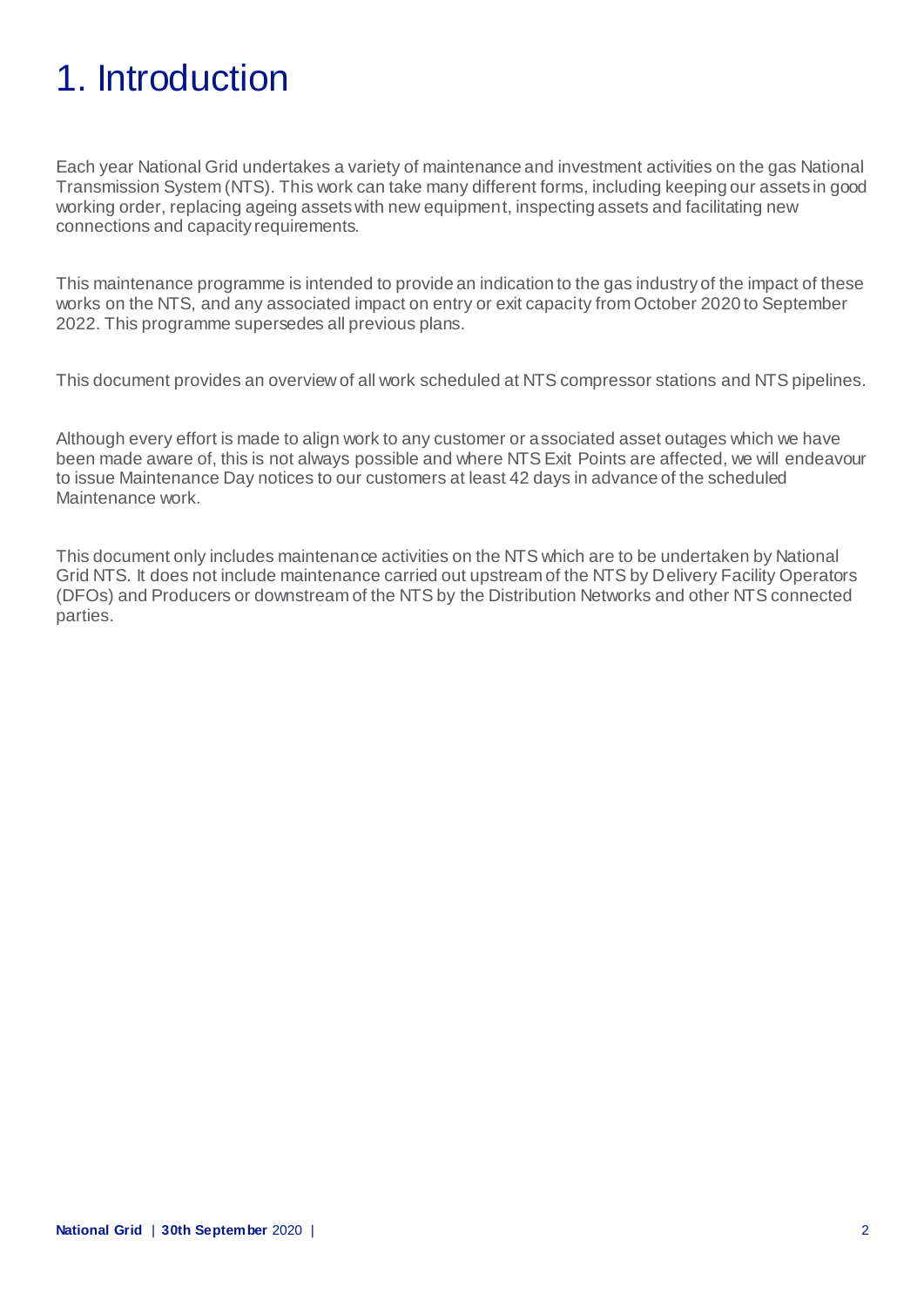# 2. NTS Maintenance Work Monthly Summary

The following tables provide a summary of the NTS in line inspection work, other NTS pipeline work and NTS compressor outages. The month where the work is scheduled to take place has been highlighted in the tables. If it is the case that any work listed belowhas an effect on the flow of gas, affected sites and associated shippers will be contacted individually. The tables indicate which month the work takes place in, not that the work will take the whole of the month.

## 2.1 Planned In-Line Inspections

National Grid is required to carry out in-line inspections of our pipelines periodically in order to monitor and maintain their integrity, ensuring that they comply with the Pressure Systems Safety Regulations (PSSR). The in-line inspection process requires a number of Pipeline Inspection Gauges (PIGs) to travel through the pipeline in order to complete a full inspection. The number of "runs", and the associated time taken for the work, can vary from pipeline to pipeline.

**Example 2** = Confirmed period  $\blacksquare$  = Provisional period

|           |                                      |     | 2020<br>2021 |     |     |     |       |          | 2022            |                |                   |          |                |
|-----------|--------------------------------------|-----|--------------|-----|-----|-----|-------|----------|-----------------|----------------|-------------------|----------|----------------|
| Area      | <b>In Line Inspections</b>           | Oct | $\geq$       | Dec | Jan | Feb | March | $\alpha$ | $\mathcal{C}^3$ | $\overline{d}$ | $\overline{\eth}$ | $\delta$ | $\overline{a}$ |
| <b>SC</b> | Fdr 10 - Boon to Coldstream          |     |              |     |     |     |       |          |                 |                |                   |          |                |
| EA        | Fdr 18 - Matching Green to Rye House |     |              |     |     |     |       |          |                 |                |                   |          |                |
| <b>SC</b> | Fdr 24 - St Fergus to Aberdeen       |     |              |     |     |     |       |          |                 |                |                   |          |                |
| SW        | Fdr 14 - Barrington to Kenn          |     |              |     |     |     |       |          |                 |                |                   |          |                |
| <b>NE</b> | Fdr 06 - Pickering to Elton          |     |              |     |     |     |       |          |                 |                |                   |          |                |
| <b>SW</b> | Fdr 14 - Sapperton to Cirencester    |     |              |     |     |     |       |          |                 |                |                   |          |                |
| <b>WA</b> | Fdr 02 - Dowlais to Dyffryn          |     |              |     |     |     |       |          |                 |                |                   |          |                |
| <b>NW</b> | Fdr 16 - Pennington to Sellafield    |     |              |     |     |     |       |          |                 |                |                   |          |                |
| <b>WS</b> | Fdr 28 - Cilfrew to Felindre         |     |              |     |     |     |       |          |                 |                |                   |          |                |
| <b>WS</b> | Fdr 28 - Herbrandston to Felindre    |     |              |     |     |     |       |          |                 |                |                   |          |                |
| <b>WS</b> | Fdr 28 - Felindre to Three Cocks     |     |              |     |     |     |       |          |                 |                |                   |          |                |
| EA        | Fdr 22 - Hatton to Peterborough      |     |              |     |     |     |       |          |                 |                |                   |          |                |
| <b>NO</b> | Fdr 13 - Cowpen Bewley to Yafforth   |     |              |     |     |     |       |          |                 |                |                   |          |                |
| EA        | Fdr 09 - Paull to Hatton             |     |              |     |     |     |       |          |                 |                |                   |          |                |
| <b>NW</b> | Fdr 04 - Warburton to Audley         |     |              |     |     |     |       |          |                 |                |                   |          |                |
| EA        | Fdr 02 - Bacton to Wisbech Nene West |     |              |     |     |     |       |          |                 |                |                   |          |                |
| EA        | Fdr 03 - Bacton to Roudham Heath     |     |              |     |     |     |       |          |                 |                |                   |          |                |
| <b>NO</b> | Fdr 12 - Longtown to Bishop Auckland |     |              |     |     |     |       |          |                 |                |                   |          |                |
| <b>NW</b> | Fdr 11 - Salmesbury to Blackrod      |     |              |     |     |     |       |          |                 |                |                   |          |                |
| <b>NW</b> | Fdr 11 - Longtown to Grayrigg        |     |              |     |     |     |       |          |                 |                |                   |          |                |
| <b>SC</b> | Fdr 10 - St Fergus to Aberdeen       |     |              |     |     |     |       |          |                 |                |                   |          |                |
| <b>SC</b> | Fdr 10 - Kirriemuir to Bathgate      |     |              |     |     |     |       |          |                 |                |                   |          |                |
| EA        | Fdr 17 - Theddlethorpe to Hatton     |     |              |     |     |     |       |          |                 |                |                   |          |                |
| <b>NE</b> | Fdr 16 - Pickering to Burton Agnes   |     |              |     |     |     |       |          |                 |                |                   |          |                |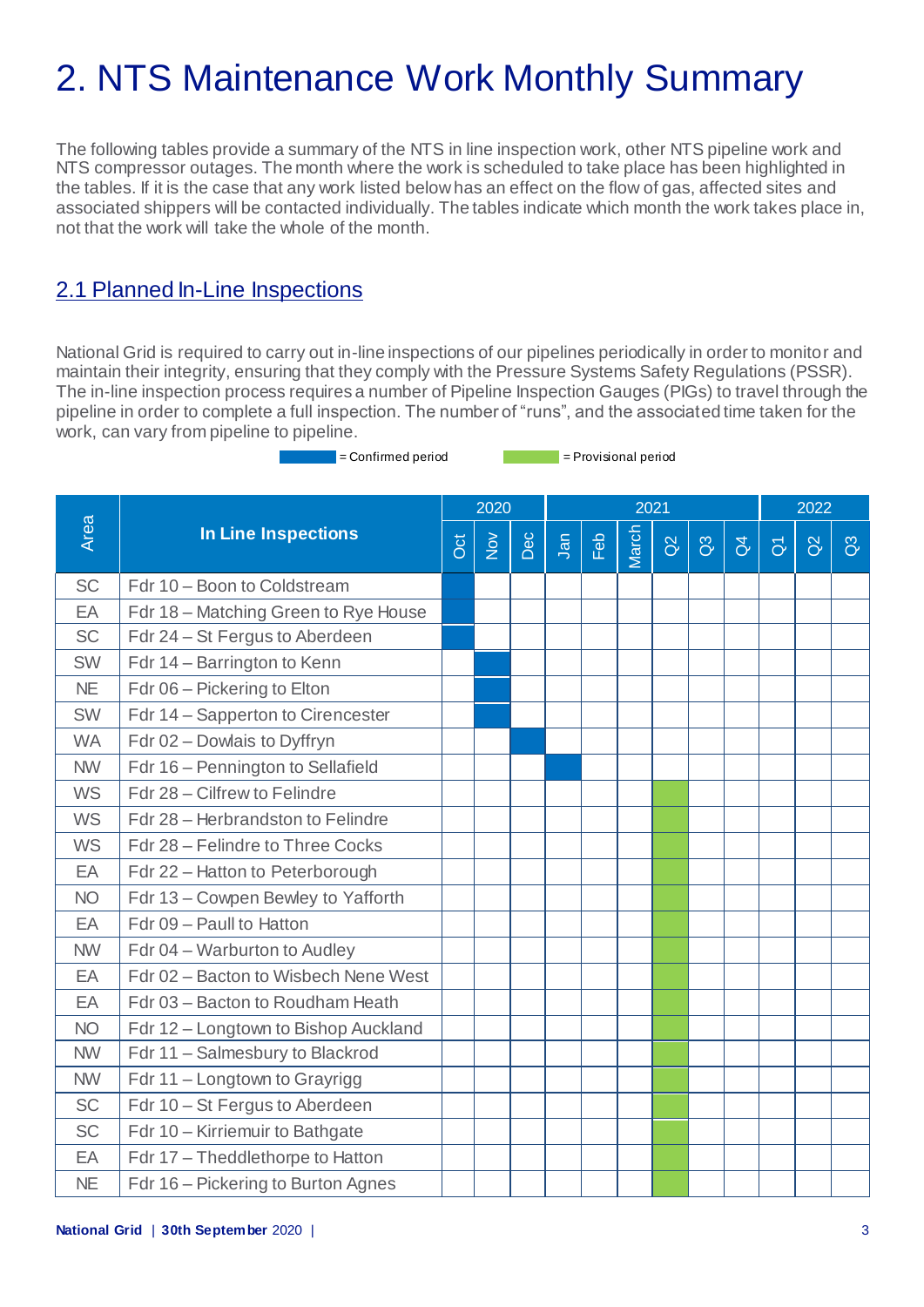| <b>SE</b> | Fdr 05 - Gravesend TS to Tatsfield    |  |  |  |  |  |  |
|-----------|---------------------------------------|--|--|--|--|--|--|
| <b>SO</b> | Fdr 07 - Barton Stacey to Mappowder   |  |  |  |  |  |  |
| <b>NW</b> | Fdr 04 - Partington to Warburton      |  |  |  |  |  |  |
| <b>SW</b> | Fdr 14 – Ilchester to Barrington      |  |  |  |  |  |  |
| <b>NO</b> | Fdr 10 - Thrunton to Saltwick         |  |  |  |  |  |  |
| <b>SW</b> | Fdr 07 - Michelmarsh to Braishfield   |  |  |  |  |  |  |
| <b>SE</b> | Fdr 05 - Thames Crossing West         |  |  |  |  |  |  |
| <b>SE</b> | Fdr 05 - Thames Crossing East         |  |  |  |  |  |  |
| <b>NW</b> | Fdr 04 - Shocklach to Weston Point    |  |  |  |  |  |  |
| <b>WM</b> | Fdr 14 – Austrey to Shustoke          |  |  |  |  |  |  |
| EA        | Fdr 02 Peterborough to Eye            |  |  |  |  |  |  |
| <b>NO</b> | Fdr 15 - Longtown to Plumpton         |  |  |  |  |  |  |
| <b>NE</b> | Fdr 07 - Susworth to Cawood           |  |  |  |  |  |  |
| <b>NO</b> | Fdr 13 - Corbridge to Bishop Auckland |  |  |  |  |  |  |
| <b>SE</b> | Fdr 05 - Gravesend T to Tatsfield     |  |  |  |  |  |  |
| SO        | Fdr 09 - Steppingley to East IIsley   |  |  |  |  |  |  |
| <b>NW</b> | Fdr 21 - Audley to Alrewas            |  |  |  |  |  |  |
| <b>SC</b> | Fdr 10 - Aberdeen to Kirriemuir       |  |  |  |  |  |  |
| <b>SC</b> | Fdr 10 - Bathgate to Penicuik         |  |  |  |  |  |  |
| <b>NO</b> | Fdr 06 - Teesside to Cowpen Bewley    |  |  |  |  |  |  |
| <b>SC</b> | Fdr 12 - Aberdeen to Kirriemuir       |  |  |  |  |  |  |
| <b>NW</b> | Fdr 11 - Longtown to Grayrigg         |  |  |  |  |  |  |
| <b>SC</b> | Fdr 10 - Bathgate to Glenmavis        |  |  |  |  |  |  |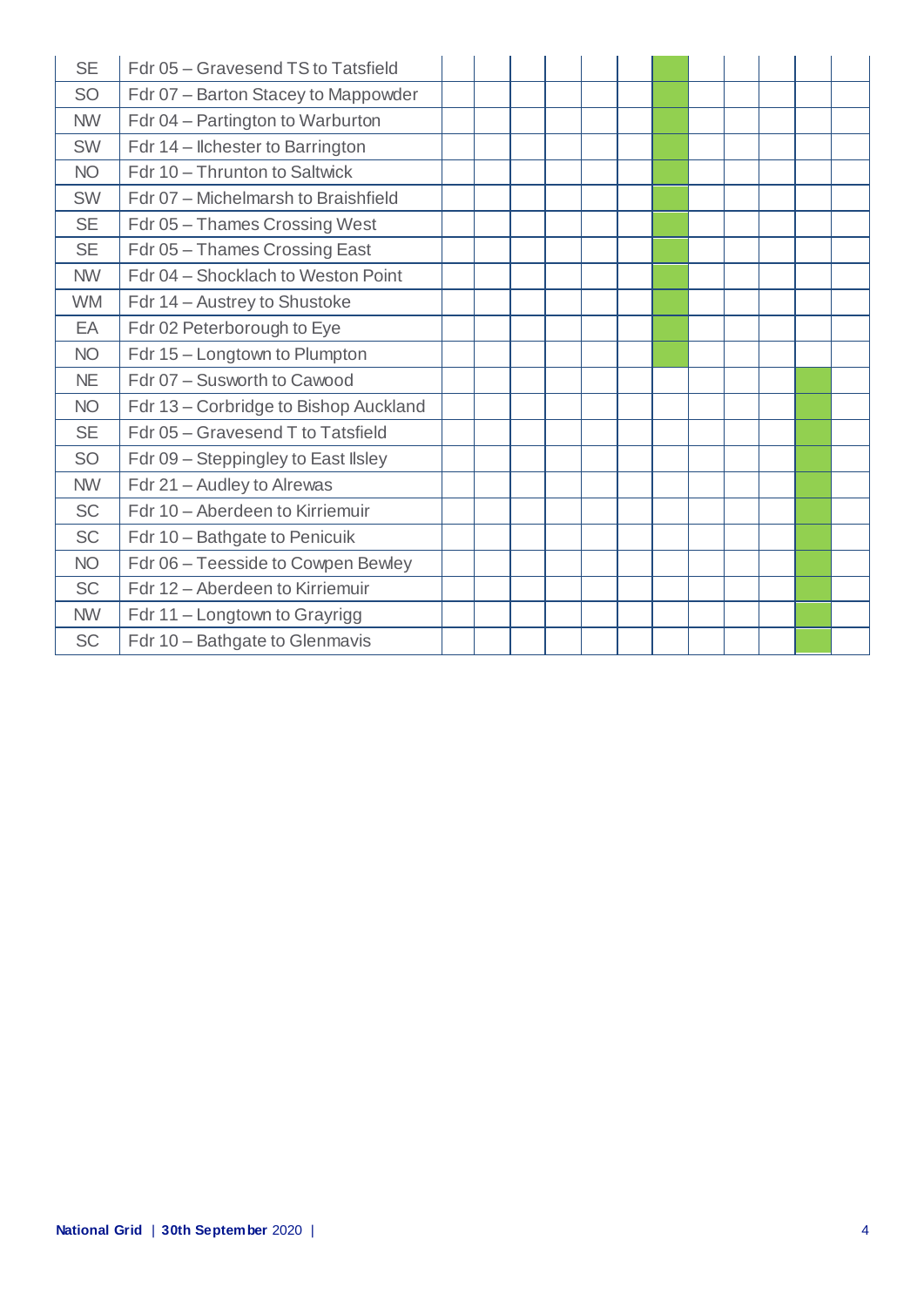## 2.2 Pipeline Work

Pipeline work listed in this table below can include diversions of existing pipelines, facilitation of connections to the NTS, and replacement or maintenance of pipeline and associated assets (pipes, valves, pig traps etc.) which require some form of pressure restriction or isolation. Some work can be performed by restricting the pressure of gas in the pipeline; however some work requires a full shut down (often termed "isolation" or "outage") of a section of the pipeline which would then be reinstated back to operational pressures once the work is completed.

|           | $=$ Pressure Restriction               | = Pipeline Shutdown |               |     | = Provisional period |     |       |          |                |                |                   |          |                |
|-----------|----------------------------------------|---------------------|---------------|-----|----------------------|-----|-------|----------|----------------|----------------|-------------------|----------|----------------|
|           |                                        |                     | 2020          |     |                      |     |       | 2021     |                |                |                   | 2022     |                |
| Area      | <b>Pipeline Work</b>                   | Oct                 | $\frac{5}{2}$ | Dec | Jan                  | Feb | March | $\alpha$ | $\overline{a}$ | $\overline{d}$ | $\overline{\eth}$ | $\alpha$ | $\mathbb{S}^3$ |
| EA        | Feeder 07 Susworth T.E to Susworth T.W |                     |               |     |                      |     |       |          |                |                |                   |          |                |
| <b>SC</b> | Feeder 13 Pigdon to Guyzance           |                     |               |     |                      |     |       |          |                |                |                   |          |                |
| <b>WM</b> | Feeder 04 Alrewas to Drointon          |                     |               |     |                      |     |       |          |                |                |                   |          |                |
| WS        | Feeder 02 Garway to Dowlais            |                     |               |     |                      |     |       |          |                |                |                   |          |                |
| <b>NE</b> | Feeder 09 Paull to Hatton              |                     |               |     |                      |     |       |          |                |                |                   |          |                |
| <b>SC</b> | Feeder 11 Crieff to Sitrling           |                     |               |     |                      |     |       |          |                |                |                   |          |                |
| EM        | Feeder 07 Kirkstead to East Heckington |                     |               |     |                      |     |       |          |                |                |                   |          |                |
| EM        | Feeder 24 Hatton to Silk Willoughby    |                     |               |     |                      |     |       |          |                |                |                   |          |                |
| <b>SE</b> | Feeder 05 Lower Thames Crossing West   |                     |               |     |                      |     |       |          |                |                |                   |          |                |
| <b>SE</b> | Feeder 05 Lower Thames Crossing East   |                     |               |     |                      |     |       |          |                |                |                   |          |                |
| EA        | Feeder 18 Huntingdon to Cambridge      |                     |               |     |                      |     |       |          |                |                |                   |          |                |

Please note: where a pipeline is required to be shut down the specific isolation points may differ from those displayed above. Any parties impacted by the works are contacted directly.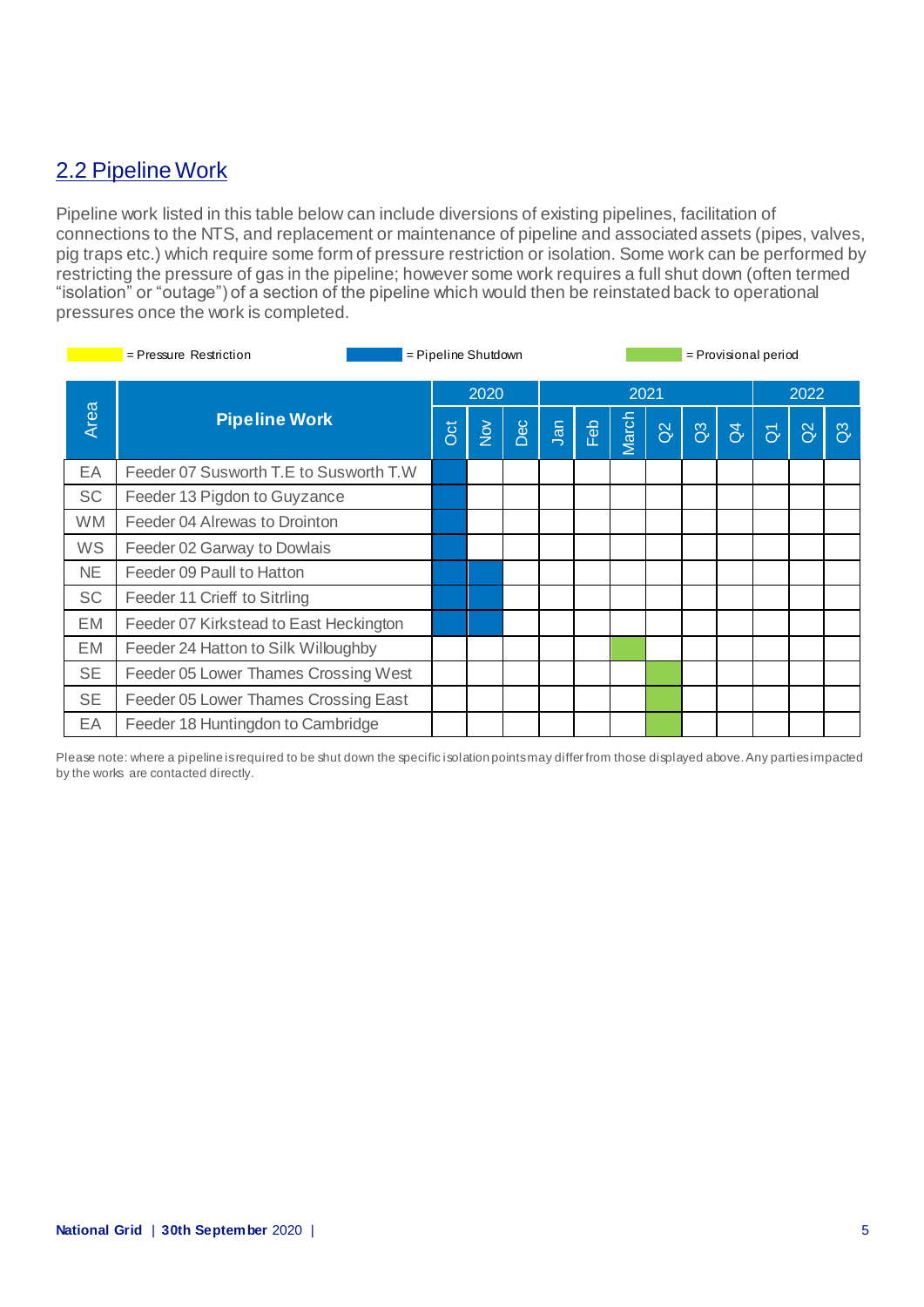### 2.3 NTS Compressor Stations

Compressors are used to help move gas around the NTS to where it is needed, maintaining pressures required at exit points whilst avoiding over-pressurising pipelines. In order to maintain our capability at Compressor Stations, routine maintenance is performed as well as a variety of other projects to maintain and improve the fleet.

= Confirmed period = Provisional period

|                            |            | 2020                  |     |     |     |       | 2022     |              |                |                     |          |                |
|----------------------------|------------|-----------------------|-----|-----|-----|-------|----------|--------------|----------------|---------------------|----------|----------------|
| <b>Compressor Stations</b> | <b>Oct</b> | $\sum_{i=1}^{\infty}$ | Dec | Jan | Feb | March | $\alpha$ | $\mathbb{S}$ | $\overline{d}$ | $\overline{\delta}$ | $\alpha$ | $\mathbb{S}^3$ |
| Aberdeen                   |            |                       |     |     |     |       |          |              |                |                     |          |                |
| <b>Alrewas</b>             |            |                       |     |     |     |       |          |              |                |                     |          |                |
| Avonbridge East            |            |                       |     |     |     |       |          |              |                |                     |          |                |
| Avonbridge West            |            |                       |     |     |     |       |          |              |                |                     |          |                |
| Aylesbury                  |            |                       |     |     |     |       |          |              |                |                     |          |                |
| <b>Bishop Auckland</b>     |            |                       |     |     |     |       |          |              |                |                     |          |                |
| Carnforth                  |            |                       |     |     |     |       |          |              |                |                     |          |                |
| Cambridge                  |            |                       |     |     |     |       |          |              |                |                     |          |                |
| Chelmsford                 |            |                       |     |     |     |       |          |              |                |                     |          |                |
| Churchover                 |            |                       |     |     |     |       |          |              |                |                     |          |                |
| <b>Diss</b>                |            |                       |     |     |     |       |          |              |                |                     |          |                |
| Felindre                   |            |                       |     |     |     |       |          |              |                |                     |          |                |
| Hatton                     |            |                       |     |     |     |       |          |              |                |                     |          |                |
| Huntingdon                 |            |                       |     |     |     |       |          |              |                |                     |          |                |
| Kings Lynn                 |            |                       |     |     |     |       |          |              |                |                     |          |                |
| Kirriemuir                 |            |                       |     |     |     |       |          |              |                |                     |          |                |
| Lockerley                  |            |                       |     |     |     |       |          |              |                |                     |          |                |
| Moffat                     |            |                       |     |     |     |       |          |              |                |                     |          |                |
| <b>Nether Kellet</b>       |            |                       |     |     |     |       |          |              |                |                     |          |                |
| Peterborough               |            |                       |     |     |     |       |          |              |                |                     |          |                |
| Warrington                 |            |                       |     |     |     |       |          |              |                |                     |          |                |
| Wisbech                    |            |                       |     |     |     |       |          |              |                |                     |          |                |
| Wooler                     |            |                       |     |     |     |       |          |              |                |                     |          |                |
| Wormington                 |            |                       |     |     |     |       |          |              |                |                     |          |                |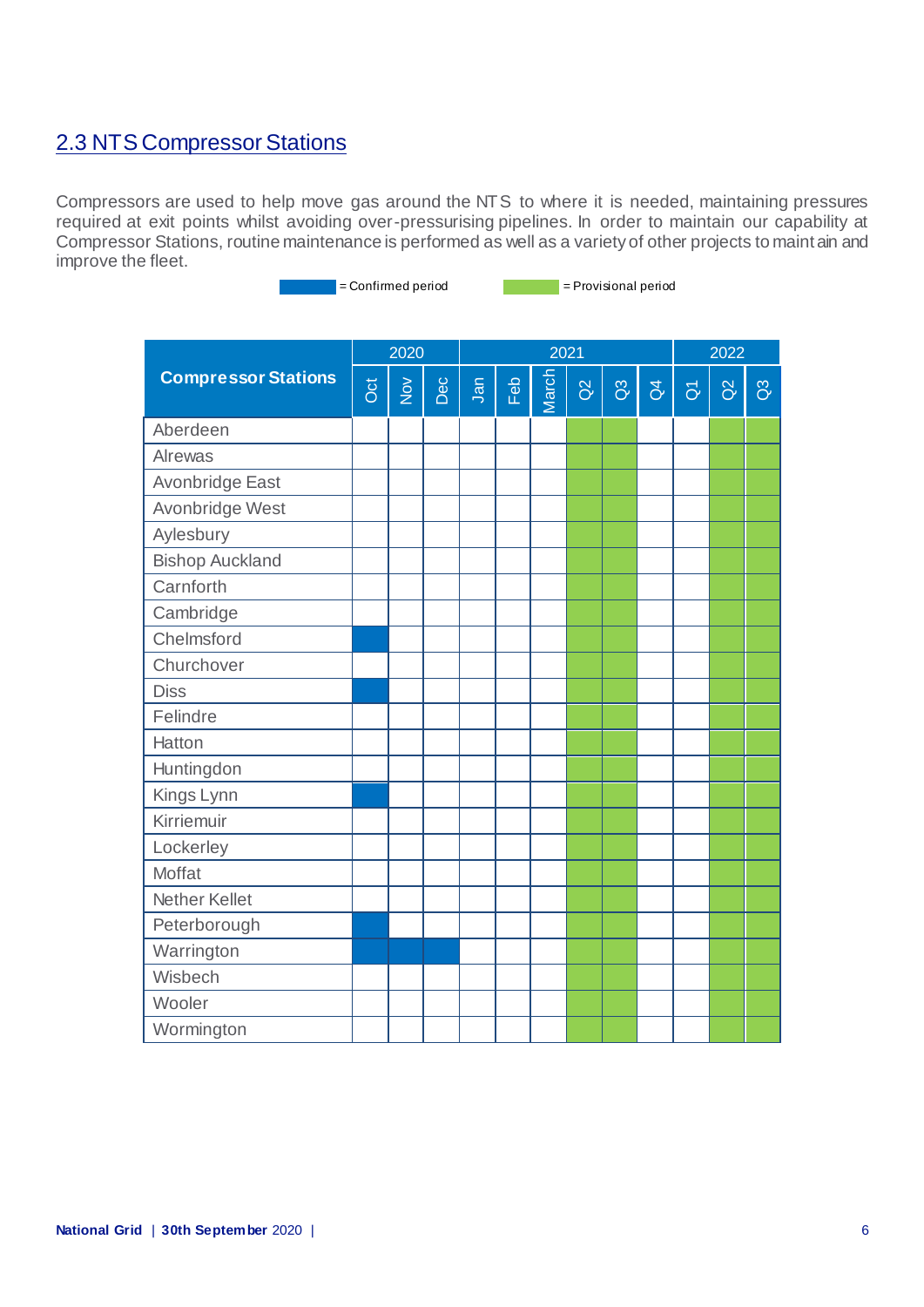## 3. Maintenance Affected Exit Points

We aim to minimise the impact of our maintenance on customers through transparency, aligning our work with their outages as appropriate and facilitating customer needs for flexibility.

#### **Outages**

Each year we ask when our customers' outages are to enable alignment of works. If your outages move, please get in touch as early as possible so that we can consider whether we can also realign our works to reduce any impact of these works. Please contact us to advise of any change to outage periods via email at [NTSaccessplanning@nationalgrid.com](mailto:NTSaccessplanning@nationalgrid.com).

Where possible, work is co-ordinated with the end user to avoid supply disruption, however in certain circumstances it may be necessary to schedule work at a time which may require disrupting the supply to an Exit Point whilst the NTS maintenance is undertaken.

Shippers, End-Users and Distribution Networks will be advised, in accordance with the Uniform Network Code (UNC) requirements and timescales, of any required disruptions to supply at an Exit Point by the issuing of a Maintenance Day(s) to the relevant party.

Maintenance Day notifications will be issued by February 1<sup>st</sup> each year to all relevant parties where our maintenance will impact gas flows for the period April to October. Where work is aligned to customer outages, or there is no anticipated impact, we will issue an Advice notice for your convenience to confirm these arrangements. Should any changes or additions to the requested Maintenance Days be required, all relevant parties will be notified in line with the timescales detailed in the UNC.

#### **Minor Works Agreement**

We recognise that sometimes standard maintenance approaches may not be optimal for our customers. Where this is the case the Minor Works Agreement can enable parties to agree different maintenance approaches through a bilateral contract with directly connected customers. Customers can pay the incremental costs of working flexibly outside normal working practices where we are able to accommodate these requests. For any questions relating to Minor Works Agreements, please contact the Business and Operations Planning Team on 01926 655625 or email via [box.SCM.GTO@nationalgrid.com](mailto:box.SCM.GTO@nationalgrid.com).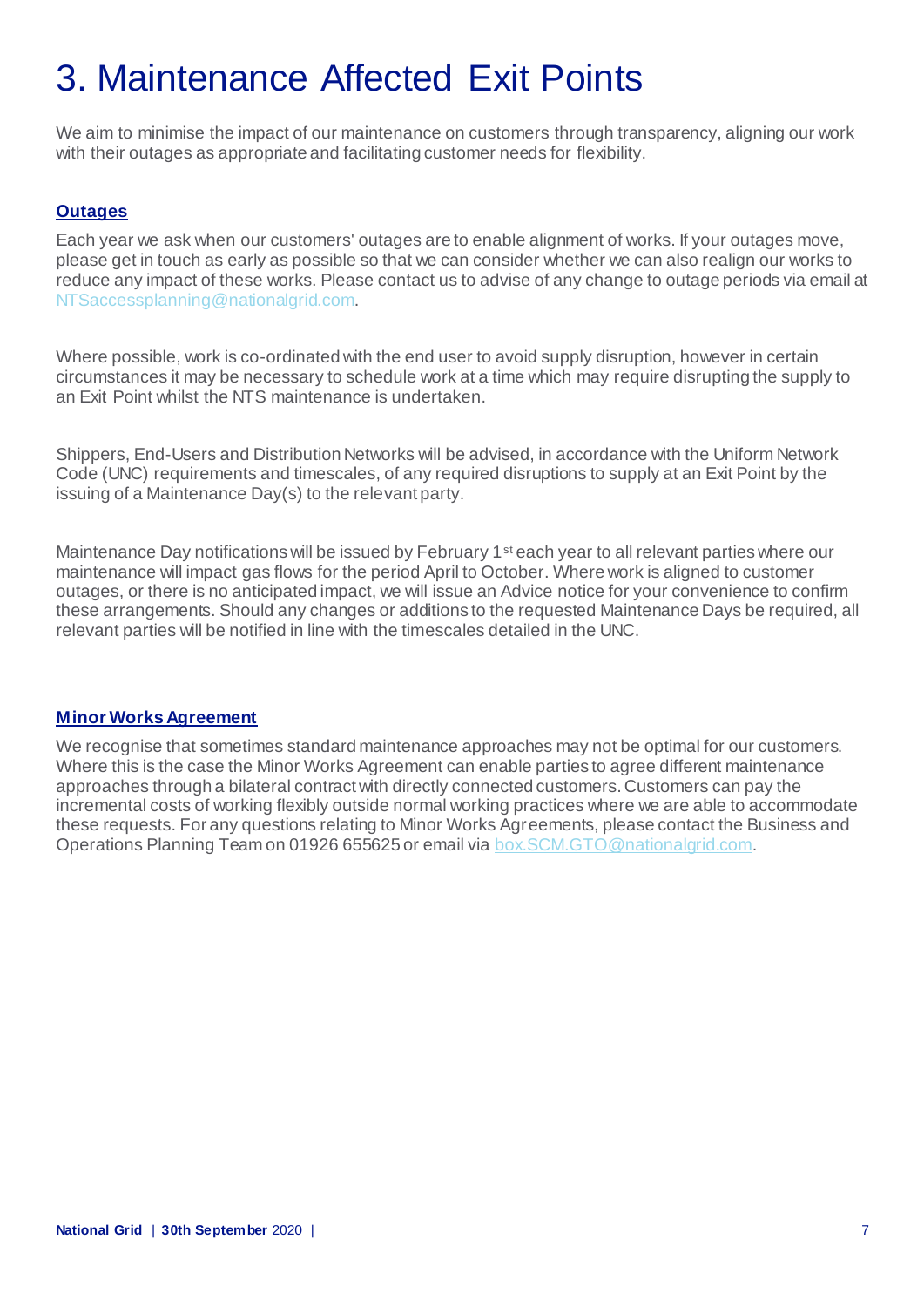#### **General Queries**

Further information on the maintenance activities undertaken by us is available on our website<sup>1</sup>.

If you have any queries or questions regarding the information contained within this document, please contact:

> NTS Access Planning Team National Grid Gas System Operation National Grid House Gallows Hill Warwick CV34 6DA [NTSaccessplanning@nationalgrid.com](mailto:NTSaccessplanning@nationalgrid.com) Tel: 01926 655958

We would welcome any feedback from you in relation to the maintenance programme or the way in which this information is provided. If you would like to provide feedback please contact us via email at: [NTSaccessplanning@nationalgrid.com](mailto:NTSaccessplanning@nationalgrid.com)

 1 <https://www.nationalgridgas.com/data-and-operations/maintenance>